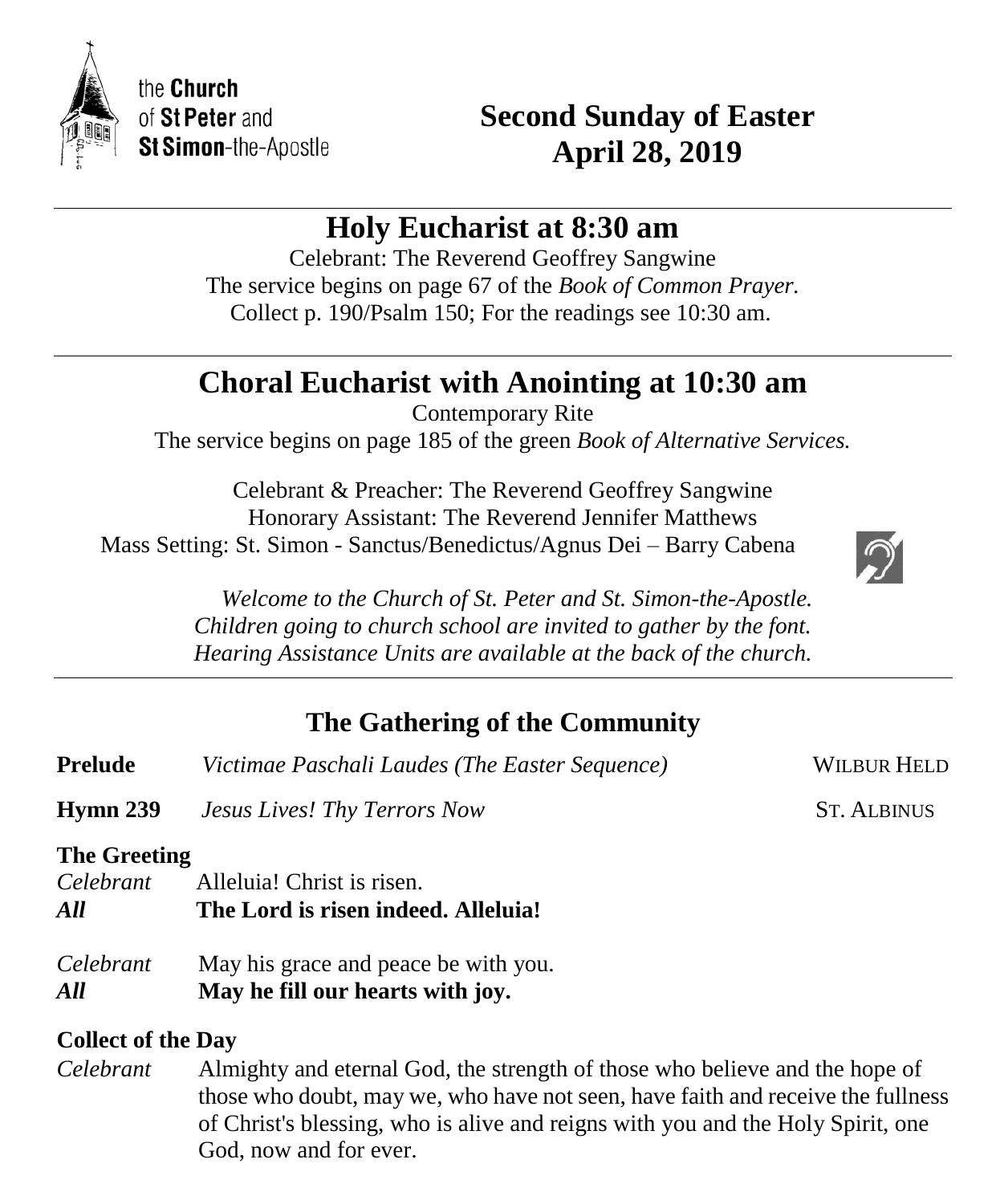# **Proclamation of the Word**

**Old Testament Lesson** *Acts 5:27-32**Read by Rex Southgate*

*Reader:* A reading from the  $5<sup>th</sup>$  chapter of Acts, beginning at the  $27<sup>th</sup>$  verse.

When they had brought them, they had them stand before the council. The high priest questioned them, saying, 'We gave you strict orders not to teach in this name, yet here you have filled Jerusalem with your teaching and you are determined to bring this man's blood on us.' But Peter and the apostles answered, 'We must obey God rather than any human authority. The God of our ancestors raised up Jesus, whom you had killed by hanging him on a tree. God exalted him at his right hand as Leader and Saviour, so that he might give repentance to Israel and forgiveness of sins. And we are witnesses to these things, and so is the Holy Spirit whom God has given to those who obey him.'

*Reader* The word of the Lord. *All* **Thanks be to God.**

**Psalm 150**



*1.* O Praise God ' in his ' holiness:

\*praise him in the ' firmament' of his ' power.

*2.* Praise him in his ' noble ' acts:

\*praise him ac'cording ˖ to his' excellent ' greatness.

*3.* Praise him in the ' sound of the ' trumpet:

\*praise him up'on the ' lute and' harp.

- *4.* Praise him in the ' cymbals and ' dances: \*praise him up'on the ' strings and 'pipe.
- *5.* Praise him upon the ' well-tuned ' cymbals: \*praise him up' on the' loud ' cymbals.
- *6.* Let everything ' that hath' breath: \*praise ' - ' - the ' Lord.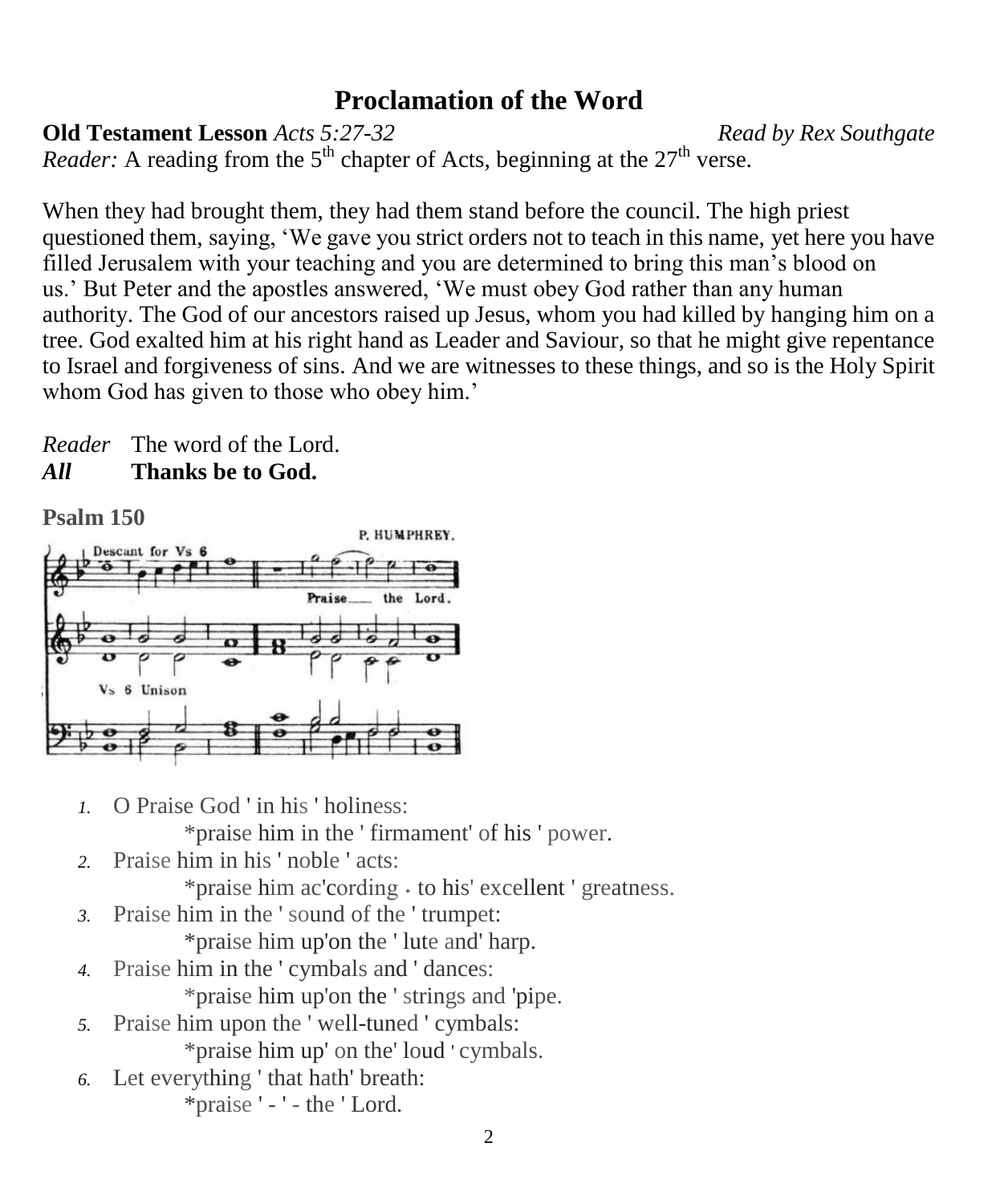**Epistle** *Revelation 1:4-8 Read by Carol-Faye Petriko Reader:* A reading from the  $1<sup>st</sup>$  chapter of Revelation beginning at the  $4<sup>th</sup>$  verse.

John to the seven churches that are in Asia: Grace to you and peace from him who is and who was and who is to come, and from the seven spirits who are before his throne, and from Jesus Christ, the faithful witness, the firstborn of the dead, and the ruler of the kings of the earth. To him who loves us and freed us from our sins by his blood, and madeus to be a kingdom, priests serving his God and Father, to him be glory and dominion for ever and ever. Amen. Look! He is coming with the clouds; every eye will see him, even those who pierced him; and on his account all the tribes of the earth will wail. So it is to be. Amen. 'I am the Alpha and the Omega', says the Lord God, who is and who was and who is to come, the Almighty.

*Reader* The word of the Lord. *All* **Thanks be to God.**

**Gradual Hymn 228** *Alleluia! O Sons and Daughters* (V1,4,5 before, v6-8) O FILII ET FILIAE

|           | <b>The Holy Gospel</b> John 20:19-31                            |
|-----------|-----------------------------------------------------------------|
|           | <i>Celebrant</i> The Lord be with you                           |
| All       | And also with you.                                              |
| Celebrant | The Holy Gospel of our Lord Jesus Christ according to St. John. |
| All       | Glory to you, Lord Jesus Christ.                                |

When it was evening on that day, the first day of the week, and the doors of the house where the disciples had met were locked for fear of the Jews, Jesus came and stood among them and said, 'Peace be with you.' After he said this, he showed them his hands and his side. Then the disciples rejoiced when they saw the Lord. Jesus said to them again, 'Peace be with you. As the Father has sent me, so I send you.' When he had said this, he breathed on them and said to them, 'Receive the Holy Spirit. If you forgive the sins of any, they are forgiven them; if you retain the sins of any, they are retained.'

But Thomas (who was called the Twin), one of the twelve, was not with them when Jesus came. So the other disciples told him, 'We have seen the Lord.' But he said to them, 'Unless I see the mark of the nails in his hands, and put my finger in the mark of the nails and my hand in his side, I will not believe.'

A week later his disciples were again in the house, and Thomas was with them. Although the doors were shut, Jesus came and stood among them and said, 'Peace be with you.' Then he said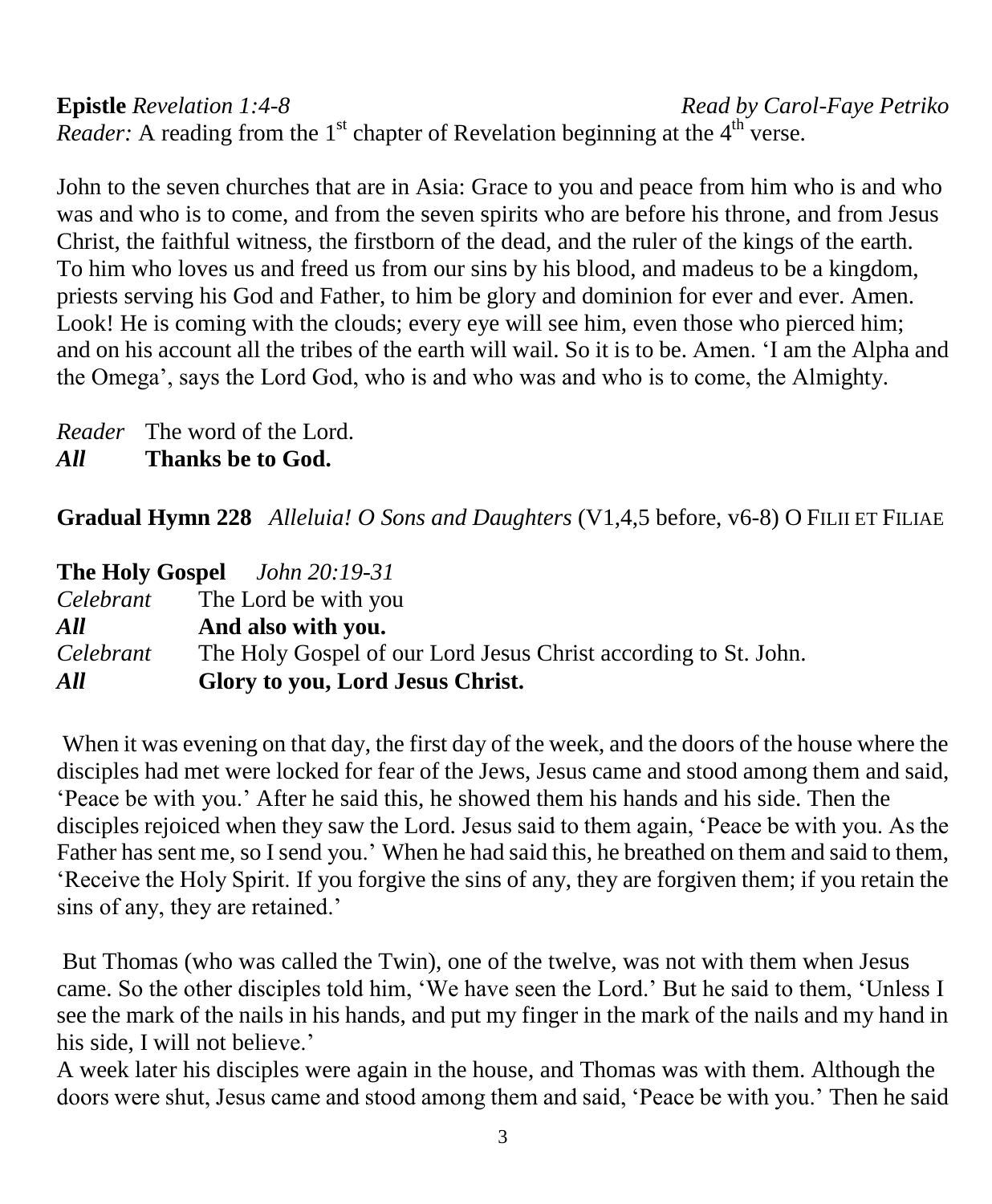to Thomas, 'Put your finger here and see my hands. Reach out your hand and put it in my side. Do not doubt but believe.' Thomas answered him, 'My Lord and my God!'Jesus said to him, 'Have you believed because you have seen me? Blessed are those who have not seen and yet have come to believe.<sup>'</sup>

Now Jesus did many other signs in the presence of his disciples, which are not written in this book. But these are written so that you may come to believe that Jesus is the Messiah, the Son of God, and that through believing you may have life in his name.

### **Sermon**

**The Nicene Creed** *BAS pp. 188-189*

*Celebrant* Let us confess our faith, as we say,

**We believe in one God, the Father, the Almighty, maker of heaven and earth, of all that is, seen and unseen. We believe in one Lord, Jesus Christ, the only Son of God, eternally begotten of the Father, God from God, Light from Light, true God from true God, begotten, not made, of one being with the Father. Through him all things were made. For us and for our salvation he came down from heaven: by the power of the Holy Spirit he became incarnate from the Virgin Mary, and was made man. For our sake he was crucified under Pontius Pilate; he suffered death and was buried. On the third day he rose again in accordance with the scriptures; he ascended into heaven and is seated at the right hand of the Father. He will come again in glory to judge the living and the dead, and his kingdom will have no end.** 

**We believe in the Holy Spirit, the Lord, the giver of life, who proceeds from the Father. With the Father and the Son he is worshipped and glorified. He has spoken through the prophets. We believe in one holy catholic and apostolic Church. We acknowledge one baptism for the forgiveness of sins. We look for the resurrection of the dead, and the life of the world to come. Amen.**

**Prayers of the People** *Please kneel or stand, as able. Led by Diane Marshall*

**Anointing and Laying on of Hands for Healing** *Those who would like to be anointed are invited at this time to the St. Peter's altar*

*at the south side of the church.*

**Hymn 244** *We Walk by Faith, and Not by Sight* **SHANTI SHANTI**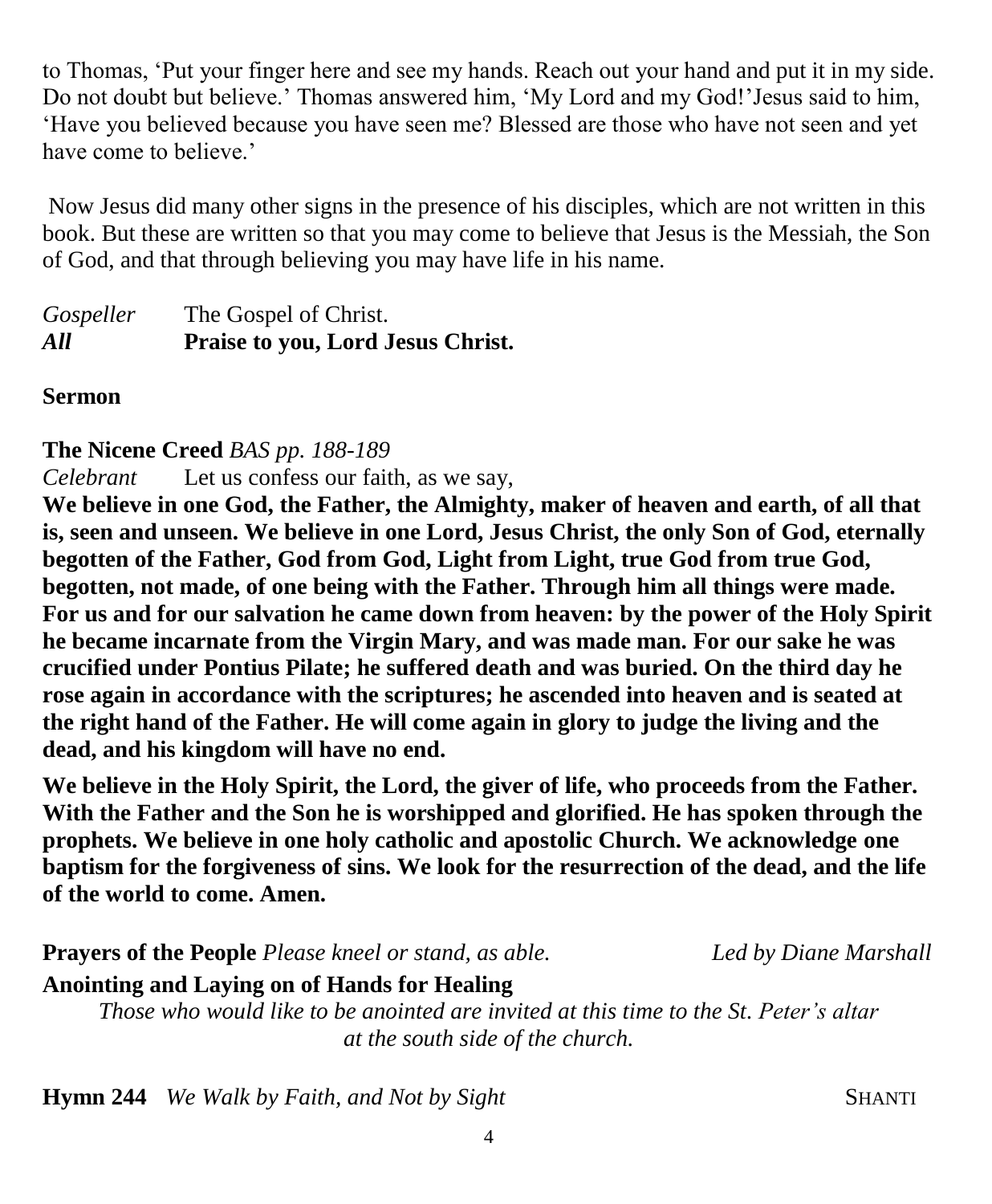### **Confession and Absolution** *BAS p. 191*

*The Celebrant invites the confession of sin. Then is said:*

**Most merciful God, we confess that we have sinned against you in thought, word and deed, by what we have done and by what we have left undone. We have not loved you with our whole heart; we have not loved our neighbours as ourselves.**

**We are truly sorry and we humbly repent. For the sake of your Son, Jesus Christ, have mercy on us and forgive us, that we may delight in your will and walk in your ways, to the glory of your name. Amen.** 

*The Absolution is pronounced.*

#### **The Peace**

*Celebrant* The peace of the Lord be always with you. *All* **And also with you.**

*We invite you to share a sign of peace with those near you – a handshake, slight bow or other form of greeting. Please respect the wishes of those who prefer not to shake hands.*

## **Celebration of the Eucharist**

**Offertory Hymn 220** *Christ is Risen, Christ is Risen* ALL SAINTS

#### **Prayer over the Gifts**

*Celebrant* Gracious God, we know your power to triumph over weakness. May we who ask forgiveness be ready to forgive one another, in the name of Jesus the Lord. **Amen.**

#### **Great Thanksgiving** *BAS pp. 201-203*

| Celebrant | The Lord be with you.                                                            |  |
|-----------|----------------------------------------------------------------------------------|--|
| All       | And also with you.                                                               |  |
| Celebrant | Lift up your hearts.                                                             |  |
| All       | We lift them to the Lord.                                                        |  |
| Celebrant | Let us give thanks to the Lord our God.                                          |  |
| All       | It is right to give our thanks and praise.                                       |  |
| Celebrant | It is right to give you thanks and praise, O Lord, our God, sustainer of the     |  |
|           | universe, you are worthy of glory and praise.                                    |  |
| All       | Glory to you for ever and ever.                                                  |  |
| Celebrant | At your command all things came to be: the vast expanse of interstellar space,   |  |
|           | galaxies, suns, the planets in their courses, and this fragile earth, our island |  |
|           | home; by your will they were created and have their being.                       |  |
| All       | Glory to you for ever and ever.                                                  |  |
|           |                                                                                  |  |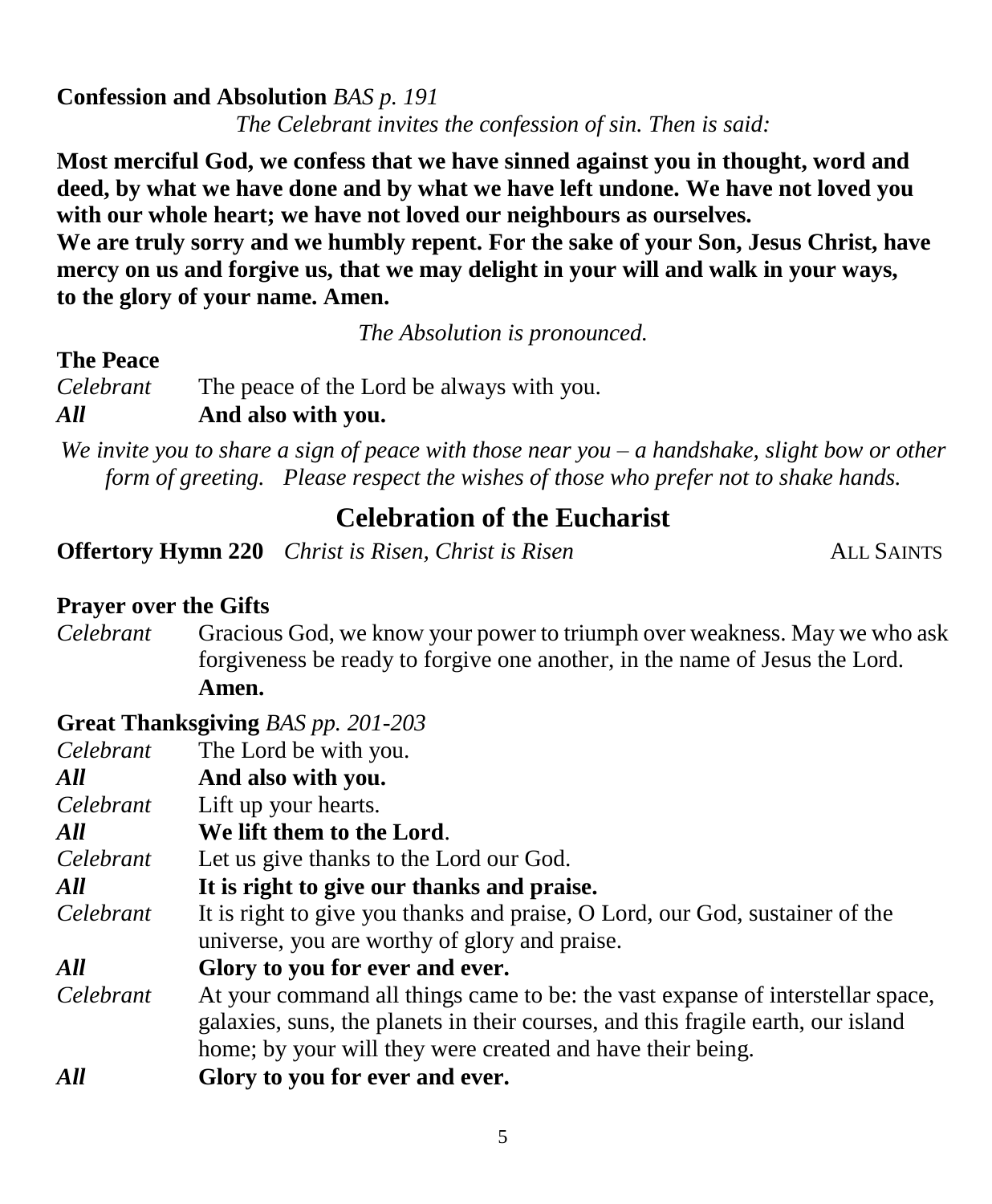*Celebrant* From the primal elements you brought forth the human race, and blessed us with memory, reason, and skill; you made us the stewards of creation.

*All* **Glory to you for ever and ever.** 

*Celebrant* But we turn against you, and betray your trust; and we turn against one another. Again and again you call us to return. Through the prophets and sages you reveal your righteous law. In the fullness of time you sent your Son, born of a woman, to be our Saviour. He was wounded for our transgressions, and bruised for our iniquities. By his death he opened to us the way of freedom and peace.

*All* **Glory to you for ever and ever.** *Celebrant* Therefore we praise you, joining with the heavenly chorus, with prophets, apostles, and martyrs, and with those in every generation who have looked to you in hope, to proclaim with them your glory, in their unending hymn:



- *Celebrant* Blessed are you, Lord our God, for sending us Jesus, the Christ, who on the night he was handed over to suffering and death, took bread, said the blessing, broke the bread, gave it to his friends, and said, "Take this, and eat it: this is my body which is given for you. Do this for the remembrance of me." In the same way, after supper, he took the cup of wine; he gave you thanks, and said, "Drink this, all of you: this is my blood of the new covenant, which is shed for you and for many for the forgiveness of sins. Whenever you drink it, do this for the remembrance of me."
- *All* **Glory to you for ever and ever.**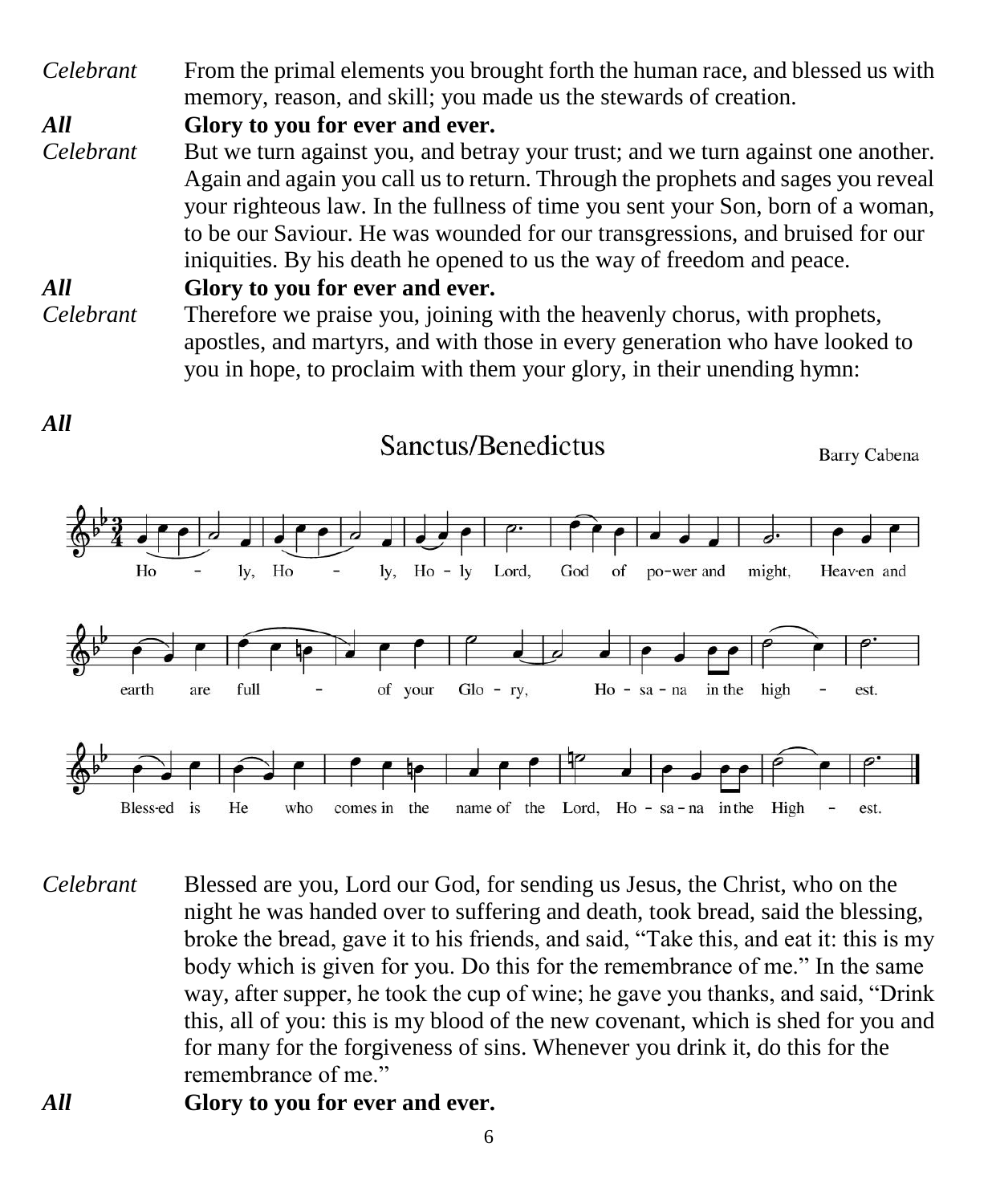| Celebrant | Gracious God, we recall the death of your Son Jesus Christ, we proclaim his       |  |  |
|-----------|-----------------------------------------------------------------------------------|--|--|
|           | resurrection and ascension, and we look with expectation for his coming as Lord   |  |  |
|           | of all the nations. We who have been redeemed by him, and made a new people       |  |  |
|           | by water and the Spirit, now bring you these gifts. Send your Holy Spirit upon us |  |  |
|           | and upon this offering of your Church, that we who eat and drink at this holy     |  |  |
|           | table may share the divine life of Christ our Lord.                               |  |  |
| All       | Glory to you for ever and ever.                                                   |  |  |
| Celebrant | Pour out your Spirit upon the whole earth and make it your new creation. Gather   |  |  |
|           | your Church together from the ends of the earth into your kingdom, where peace    |  |  |
|           | and justice are revealed, that we, with all your people, of every language, race, |  |  |
|           | and nation, may share the banquet you have promised; through Christ, with         |  |  |
|           | Christ, and in Christ, all honour and glory are yours, creator of all.            |  |  |
| All       | Glory to you for ever and ever. Amen.                                             |  |  |
|           |                                                                                   |  |  |

#### **The Lord's Prayer MCNEIL ROBINSON**

*All* **Our Father in heaven, hallowed be your name, your kingdom come, your will be done, on earth as in heaven. Give us today our daily bread. Forgive us our sins as we forgive those who sin against us. Save us from the time of trial, and deliver us from evil. For the kingdom, the power, and the glory are yours, now and for ever. Amen.**

## **Breaking of the Bread**

| Celebrant | Lord, we died with you on the cross. |  |
|-----------|--------------------------------------|--|
| All       | Now we are raised to new life.       |  |
| Celebrant | We were buried in your tomb.         |  |
| All       | Now we share in your resurrection.   |  |
| Celebrant | Live in us that we may live in you.  |  |

**Agnus Dei** BARRY CABENA

*Choir* O Lamb of God, that takest away the sin of the world; have mercy upon us. O Lamb of God, that takest away the sin of the world; have mercy upon us. O Lamb of God, that takest away the sin of the world; grant us thy peace.